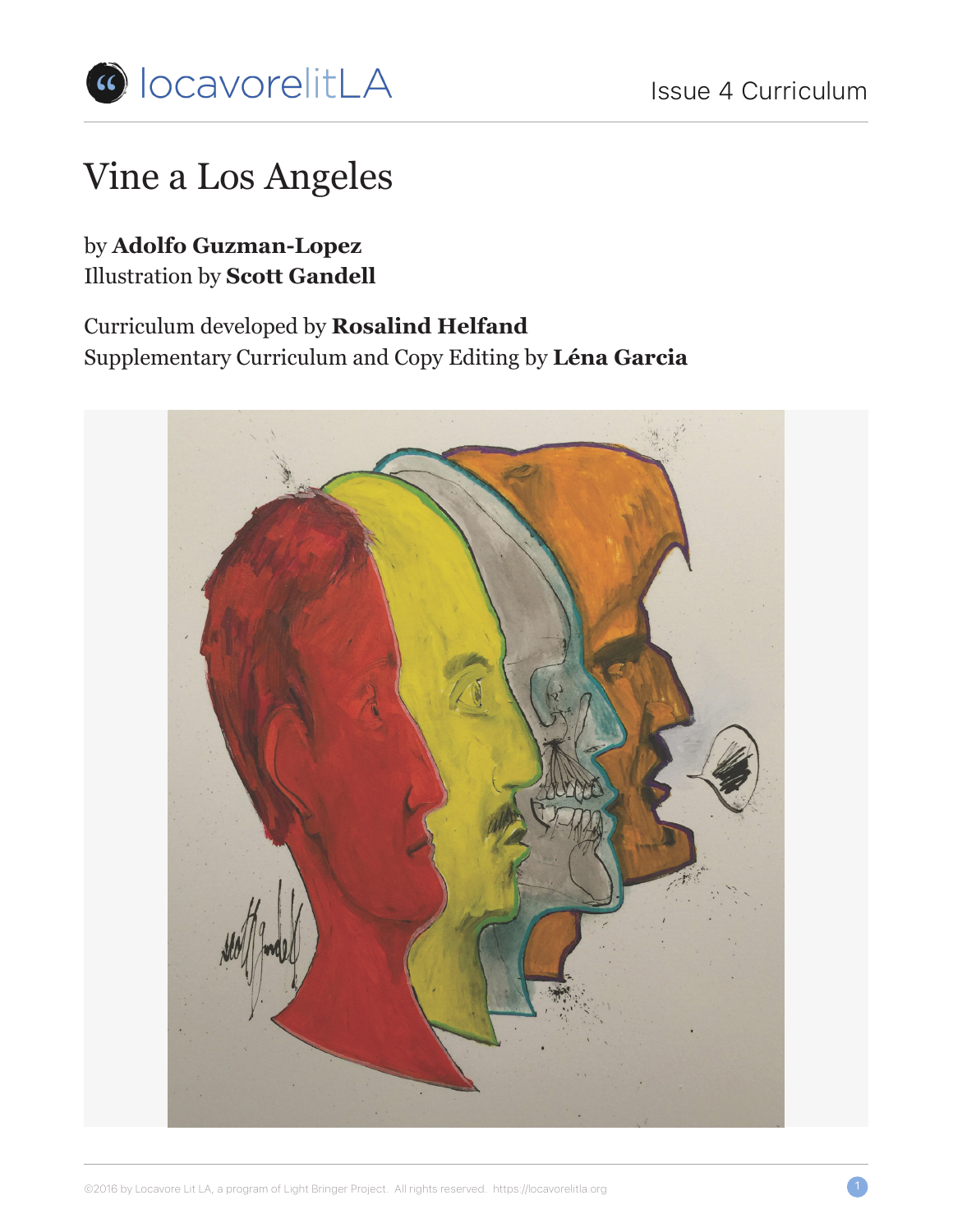

# **OVERVIEW**

# **Quick Glance 10 Points for Usage Guide**

| <b>Student Population</b>    |                                                             |
|------------------------------|-------------------------------------------------------------|
| Age/Grade Level Appropriate- | • Ages 14 and up                                            |
| ness                         | • Grades 9 and up                                           |
| Genre/s                      | Historical Poetry, immigrant experiences, Mexican Ameri-    |
|                              | can                                                         |
| Length                       | 167 words                                                   |
| <b>Content Advisories</b>    | References to episodes of conflict and protest in Los Ange- |
|                              | les's history.                                              |
| <b>One Sentence Summary</b>  | This poem deftly reveals layers upon layers of history and  |
|                              | culture in LA, particularly East LA and the Mexican Ameri-  |
|                              | can community.                                              |

| <b>Lesson Planning</b>    |                                                               |  |
|---------------------------|---------------------------------------------------------------|--|
| Topics & Key Themes Over- | <b>Topics</b><br>• History of Los Angeles                     |  |
| view                      |                                                               |  |
|                           | • History of Mexico City                                      |  |
|                           | • Exploring our personal roots and the roots of where we live |  |
|                           | <b>Themes</b>                                                 |  |
|                           | • Foundations                                                 |  |
|                           | • The passage of time                                         |  |
|                           | • Layering of history and culture in places over time         |  |
|                           | • Living in more than one world simultaneously                |  |
|                           | • Being shaped by our past                                    |  |
|                           | • The importance of remembering our past                      |  |
|                           | • The blending of cultures together                           |  |
|                           | • Transformation                                              |  |
|                           | • Old giving way to new continuously                          |  |
|                           | • Remembering the justice and arts movements that paved       |  |
|                           | the way for our modern communities, our rights, and our       |  |
|                           | culture                                                       |  |
|                           | • Connections between changes within ourselves and changes    |  |
|                           | without: connections between our inner foundations, and the   |  |
|                           | foundations of our home and society; connecting the roots of  |  |
|                           | ourselves and our homes                                       |  |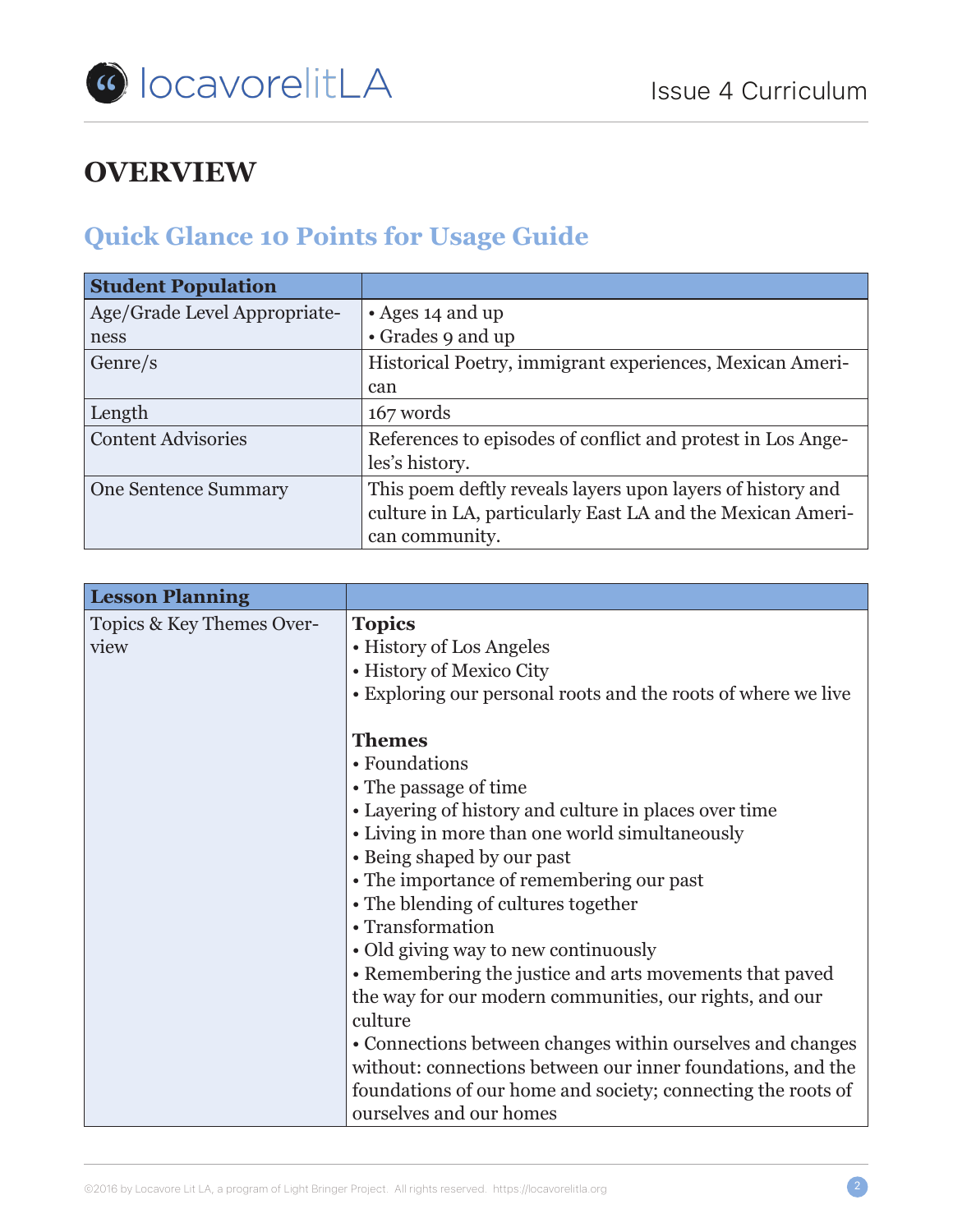

| <b>Lesson Planning</b>                        |                                                                                                                                                                                                                 |  |
|-----------------------------------------------|-----------------------------------------------------------------------------------------------------------------------------------------------------------------------------------------------------------------|--|
| Historic Events / Time Peri-<br>ods for Study | • Pre-colonial Mexico City-the Aztecs; the symbolism<br>of the eagle on the cactus; the creation of jaguar heads from<br>volcanic stone; the Templo Mayor                                                       |  |
|                                               | • Colonial Mexico City-the City of Palaces; the incorpora-<br>tion of jaguar heads created by the Aztecs into colonial archi-<br>tecture; the introduction of Christianity                                      |  |
|                                               | • The transition from colonial to modern Mexico<br>City—the rise of Christianity; independence from Spain; the<br>modern form of government                                                                     |  |
|                                               | · Los Angeles prior to the Mexican-American War                                                                                                                                                                 |  |
|                                               | . Post-World War II large-scale housing tract devel-<br>opments—the transition from rails-to-car infrastructure and<br>culture                                                                                  |  |
|                                               | • Discovery of oil in LA-the creation of oil fields around<br>LA and their history and impact on the city and its environ-<br>ment                                                                              |  |
|                                               | • Zoot Suit culture—and the Zoot Suit Riots in LA                                                                                                                                                               |  |
|                                               | . History of the Dunbar Hotel-and the current Dunbar<br>Village                                                                                                                                                 |  |
|                                               | . History of the Boyle Heights neighborhood-estab-<br>lishment of the Jewish community there; its transition to a<br>predominately Latino community; the history of Brooklyn<br>Avenue, now Cesar Chavez Avenue |  |
|                                               | . Mid-1900s establishment of East LA Islamic com-<br>munities                                                                                                                                                   |  |
|                                               | · History of East LA                                                                                                                                                                                            |  |
|                                               | • The LA River bridges—history of those spanning the<br>river into East LA                                                                                                                                      |  |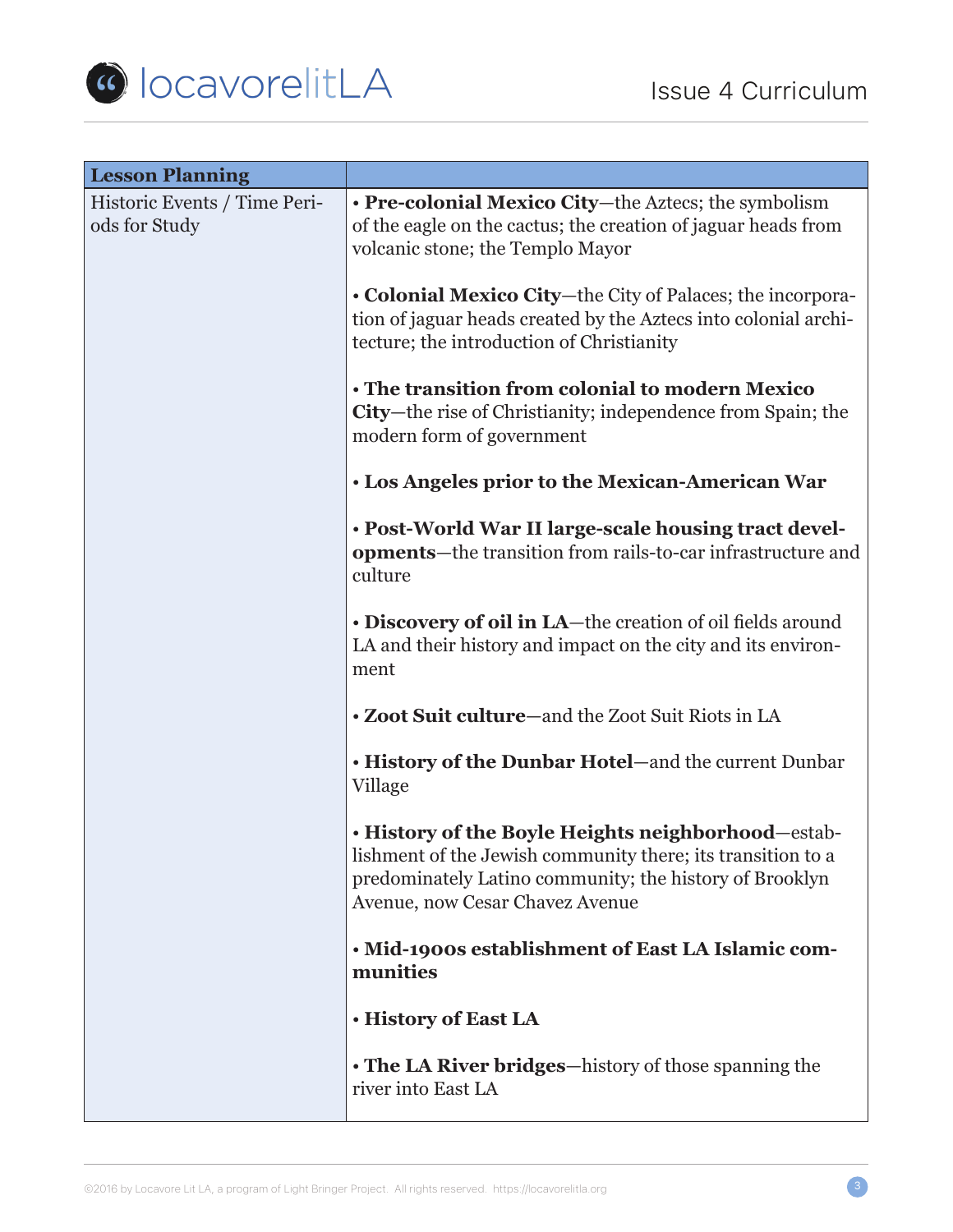

| <b>Lesson Planning</b>                        |                                                                                                                                                                                                                                                                                                                                                                                                                                                                                                   |  |
|-----------------------------------------------|---------------------------------------------------------------------------------------------------------------------------------------------------------------------------------------------------------------------------------------------------------------------------------------------------------------------------------------------------------------------------------------------------------------------------------------------------------------------------------------------------|--|
| Historic Events / Time Peri-<br>ods for Study | • LA when it was much less developed-its environmen-<br>tal and agricultural history, including when it was a massive<br>wetland and river floodplain; also LA as a major grape-grow-<br>ing center that once contained over 100 vineyards<br>• The 1970s and 1980s punk rock scene in LA-particu-<br>larly in East LA's Latino community, and the role of clubs like<br>the Masque and Vex in establishing this scene; also the 1960s<br>garage punk movement in East LA and the band Cannibal & |  |
|                                               | the Headhunters<br>• The Chicano Moratorium-1960s East LA and the an-<br>ti-Vietnam War movement                                                                                                                                                                                                                                                                                                                                                                                                  |  |
|                                               |                                                                                                                                                                                                                                                                                                                                                                                                                                                                                                   |  |
|                                               | • The expansion and paving over of LA—the history and<br>geography of the growth of the auto industry and auto infra-<br>structure                                                                                                                                                                                                                                                                                                                                                                |  |
|                                               | • The Mexican Coat of Arms and the LA flag-their his-<br>tory and their relationship to each other                                                                                                                                                                                                                                                                                                                                                                                                |  |
|                                               | • The Dust Bowl—its impact on agriculture and the migra-<br>tion of Midwesterners to LA                                                                                                                                                                                                                                                                                                                                                                                                           |  |
|                                               | • Mexican ballads-history of the northern ballads and the<br>offshoot developments of the narcocorridos or drug ballads                                                                                                                                                                                                                                                                                                                                                                           |  |
|                                               | . History of the cricket character Cri-Cri                                                                                                                                                                                                                                                                                                                                                                                                                                                        |  |
|                                               | • History of graffiti in LA                                                                                                                                                                                                                                                                                                                                                                                                                                                                       |  |
| Complementary Classic and                     | • The Martian Chronicles, by Ray Bradbury                                                                                                                                                                                                                                                                                                                                                                                                                                                         |  |
| <b>Historic Texts</b>                         | • Zoot Suit, the play by Luis Valdez<br>• Strange Rumblings in Aztlan, by Hunter S. Thompson, pub-                                                                                                                                                                                                                                                                                                                                                                                                |  |
|                                               | lished in Rolling Stone magazine                                                                                                                                                                                                                                                                                                                                                                                                                                                                  |  |
|                                               | • An Unusual Life - Adolfo Guzman-Lopez, article by Mimi                                                                                                                                                                                                                                                                                                                                                                                                                                          |  |
|                                               | Pollack, La Prensa newspaper. http://laprensa-sandiego.org/<br>featured/an-unusual-life-adolfo-guzman-lopez/                                                                                                                                                                                                                                                                                                                                                                                      |  |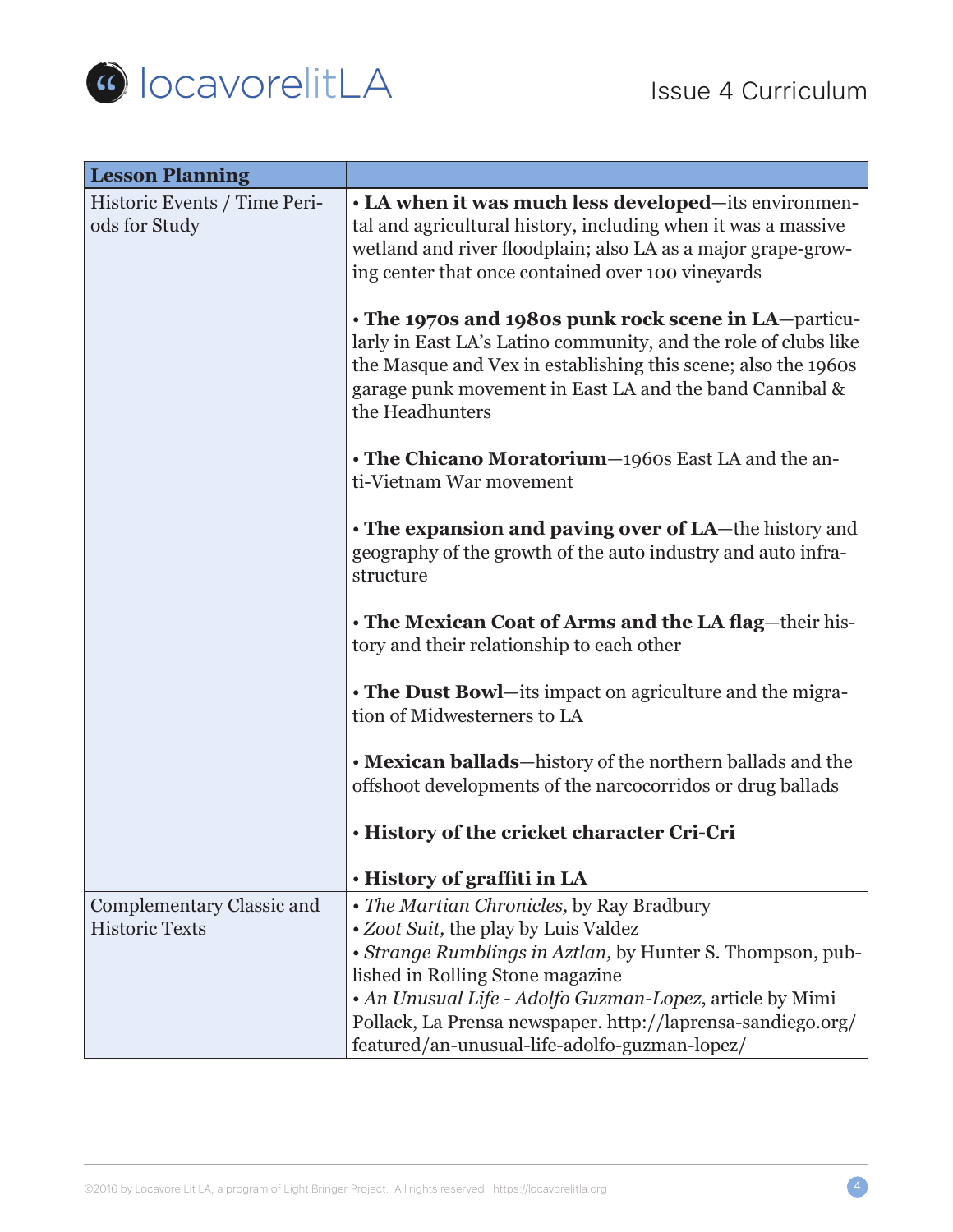

| <b>Lesson Planning</b>                                                     |                                                                                                                                                                                                                                                                                                                                                                                                                                                                                                                                                                                                                                                                                  |
|----------------------------------------------------------------------------|----------------------------------------------------------------------------------------------------------------------------------------------------------------------------------------------------------------------------------------------------------------------------------------------------------------------------------------------------------------------------------------------------------------------------------------------------------------------------------------------------------------------------------------------------------------------------------------------------------------------------------------------------------------------------------|
| <b>Author and Artists Informa-</b><br>tion                                 | Adolfo Guzman-Lopez is a Long Beach based poet and<br>journalist.                                                                                                                                                                                                                                                                                                                                                                                                                                                                                                                                                                                                                |
|                                                                            | <b>Scott Gandell</b> is a Los Angeles artist and gallery owner.                                                                                                                                                                                                                                                                                                                                                                                                                                                                                                                                                                                                                  |
| Key Common Core Standards<br>(found in detail following the<br>curriculum) | CCSS.ELA-LITERACY.SL.9-10.1, CCSS.ELA-LITERACY.SL.9-<br>10.1.C, CCSS.ELA-LITERACY.SL.9-10.1.D, CCSS.ELA-LIT-<br>ERACY.W.9-10.2, CCSS.ELA-LITERACY.RH.9-10.4, CCSS.<br>ELA-LITERACY.L.9-10.4, CCSS.ELA-LITERACY.W.9-10.4,<br>CCSS.ELA-LITERACY.W.9-10.6, CCSS.ELA-LITERA-<br>CY.W.9-10.7, CCSS.ELA-LITERACY.W.9-10.8, CCSS.<br>ELA-LITERACY.RL.9-10.2, CCSS.ELA-LITERACY.RL.9-10.1,<br>CCSS.ELA-LITERACY.RH.9-10.3, CCSS.ELA-LITERA-<br>CY.W.9-10.3, CCSS.ELA-LITERACY.W.9-10.3.A, CCSS.<br>ELA-LITERACY.W.9-10.3.D, CCSS.ELA-LITERACY.<br>WHST.9-10.2, CCSS.ELA-LITERACY.RH.9-10.6, CCSS.<br>ELA-LITERACY.SL.9-10.4, CCSS.ELA-LITERACY.SL.9-10.2,<br>CCSS.ELA-LITERACY.RH.9-10.9 |

### **Author Biography**

**Adolfo Guzman-Lopez** cofounded the performance poetry group The Taco Shop Poets in 1994. The group toured nationwide, published, and recorded two CDs. Since 2000 Adolfo has been a reporter at NPR-affiliate KPCC 89.3 FM in Los Angeles. When he doesn't feel like a poet impersonating a journalist, he feels like a journalist impersonating a poet.

### **Artist Biography**

**Scott Gandell** is a professional illustrator, print-maker, entrepreneur, current Development Chair & past President of The Society of Illustrators of Los Angeles. He is an alumni of Art Center College of Design in Pasadena, and is owner of Pop Secret Gallery in Eagle Rock. His work has been featured in magazines, newspapers and books. Scott is an active participant in the United States Air Force Art Program through the USAFAPO. His work has also been exhibited in galleries across the U.S. and Canada and has been acquired by clients and collectors worldwide.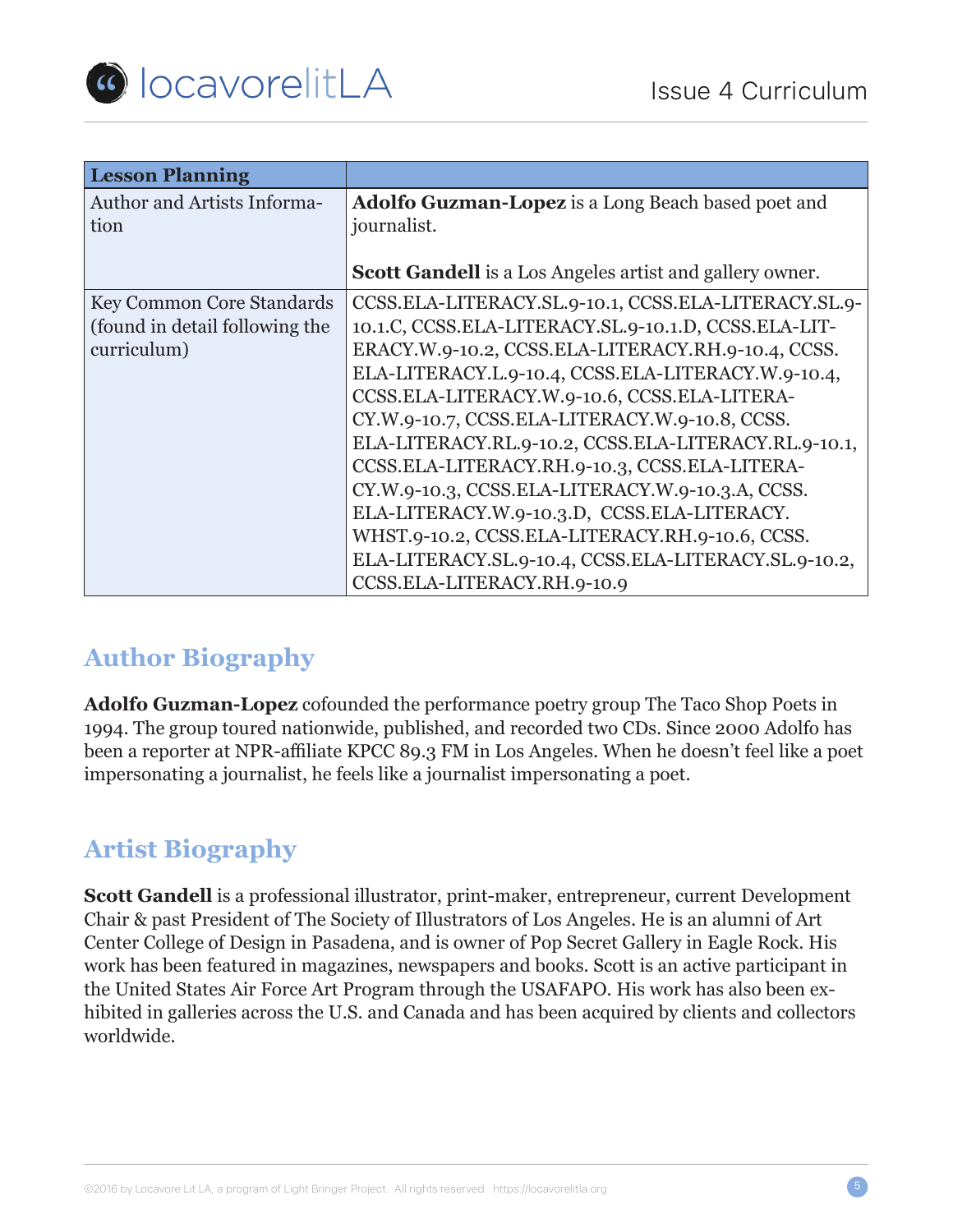

# **SYNOPSIS**

In this historical poem, a writer who immigrated from Mexico City to Los Angeles considers the connected foundations and many transformations of his two homes. *Vine a Los Angeles* peels back layers of history and culture from the Aztecs to the East LA punk rock scene to reveal the deeply overlapping eras, events, and cultural mash-ups of our world. A piece that relates history and remains strongly personal at the same time, the poem ends with a call to the reader to "dig deep."

# **CURRICULUM**

### **Pre-Reading & Themes Activity Options**

### **Topic**

Why do people feel compelled to discover their roots? Have you ever felt the desire to learn more about our roots? Respond to these questions in your journal.

### **Main Ideas**

Have you observed people from different cultures and backgrounds getting along with one another in Los Angeles? How is this possible?

After answering these questions in your journal, break into small groups to share your thoughts and observations.

### **Passage-Specific Themes**

Read the following excerpt from the poem:

In my city, Mexico City, jaguar heads of volcanic stone became cornerstones for colonial palaces, became podiums for politicians, became baptism wells for el nuevo mexicano.

What is the significance of the changing use of the jaguar heads, and what do these changes mean to "el nuevo mexicano"?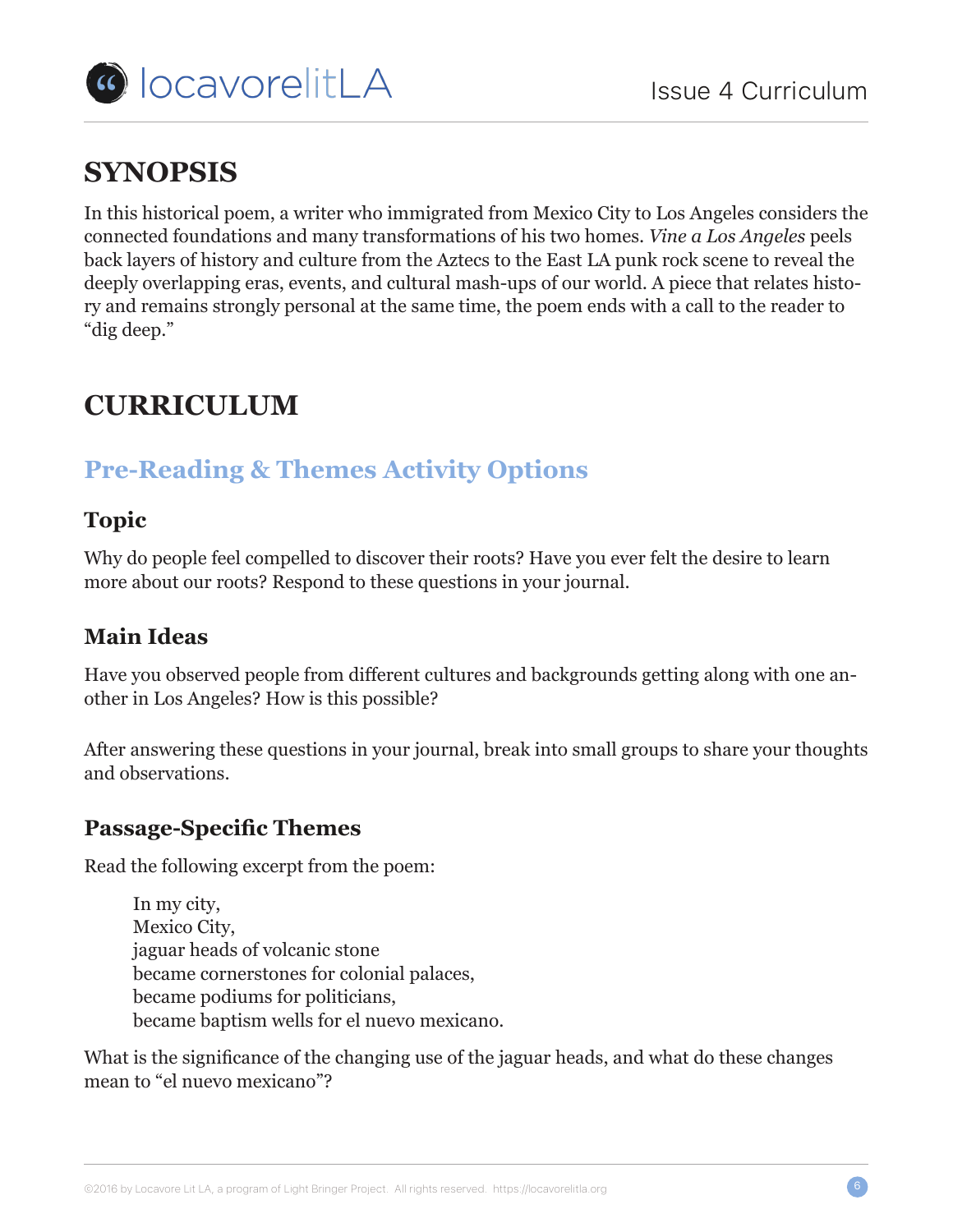

### **Universal Themes**

Is it possible for something to stay the same, or is it true that change is always inevitable? Debate these questions in class.

### **Key Vocabulary**

Definitions are very context-dependent. Make sure that any definitions you look up or work from are the ones that most correctly fit in the context of the story.

| <b>Level One</b> | <b>Level Two</b> | <b>Level Three</b>                                                                                                                                |
|------------------|------------------|---------------------------------------------------------------------------------------------------------------------------------------------------|
| perched          | jaguar           | Templo Mayor (Major<br>temple in the Aztec capital of<br>Tenochtitlan, now in Mexico<br>City's historic center)                                   |
| sway             | palace           | volcanic stone (Basalt rock<br>formed from lava flows)                                                                                            |
| graffiti         | oil well         | Jaguar heads (Reference to<br>the pre-colonial jaguar heads<br>carved from basalt that were<br>placed in buildings construct-<br>ed by colonists) |
| tattooed         | podium           | Cornerstone (Prominent<br>foundation stone set in the<br>outside of a building)                                                                   |
|                  | baptism well     | <b>Colonial Palaces (Reference</b><br>to the Spanish colonization of<br>Mexico and the palaces built<br>by the Spanish)                           |
|                  | foundation       | el nuevo mexicano (the new<br>Mexican)                                                                                                            |
|                  |                  | adobe fort (Refers to the mud<br>brick forts built during the<br>time of Spanish and Mexican<br>control of California)                            |
|                  |                  | Californio (Reference to the<br>time before California was a<br>US territory and state)                                                           |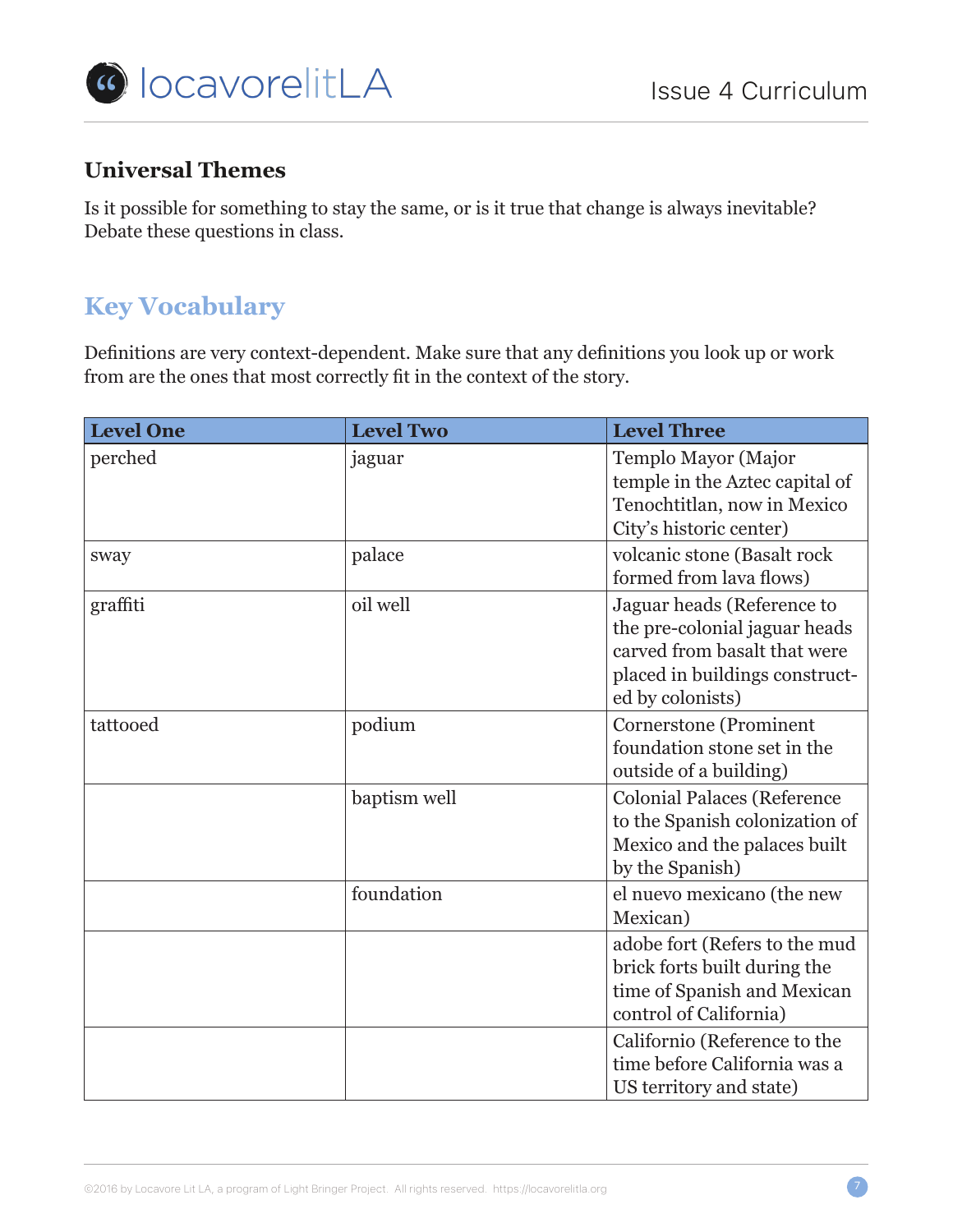

| <b>Level One</b> | <b>Level Two</b> | <b>Level Three</b>                                                                                                                                                                                                                                  |
|------------------|------------------|-----------------------------------------------------------------------------------------------------------------------------------------------------------------------------------------------------------------------------------------------------|
|                  |                  | post-war tract home (Mas-<br>sive single-family housing<br>developments built following<br>WWII)                                                                                                                                                    |
|                  |                  | Kansas wheat field (Refer-<br>ence to the large wheat fields<br>of Kansas, which suffered<br>during the Dust Bowl, leading<br>to people leaving Kansas and<br>settling in LA)                                                                       |
|                  |                  | Zoot Suit (Distinctive style of<br>men's suit popular in African<br>American, Chicano, Filipino<br>American, and Italian Ameri-<br>can communities in the 1940s<br>and associated with the racial<br>attacks on Mexican American<br>youths in 1943) |
|                  |                  | Dunbar (Reference to the<br>Dunbar Hotel, which was a<br>center of the African Amer-<br>ican community during the<br>1930s and '40s, and is cur-<br>rently part of Dunbar Village)                                                                  |
|                  |                  | Orthodox shul (A synagogue<br>used by Orthodox Jews)                                                                                                                                                                                                |
|                  |                  | Brooklyn Avenue (now LA's<br>Cesar Chavez Ave.-connect-<br>ed to Boyle Heights, which<br>once had a large Jewish com-<br>munity)                                                                                                                    |
|                  |                  | Sonidero (Entertainer at<br>dance parties)                                                                                                                                                                                                          |
|                  |                  | Eastside (LA)                                                                                                                                                                                                                                       |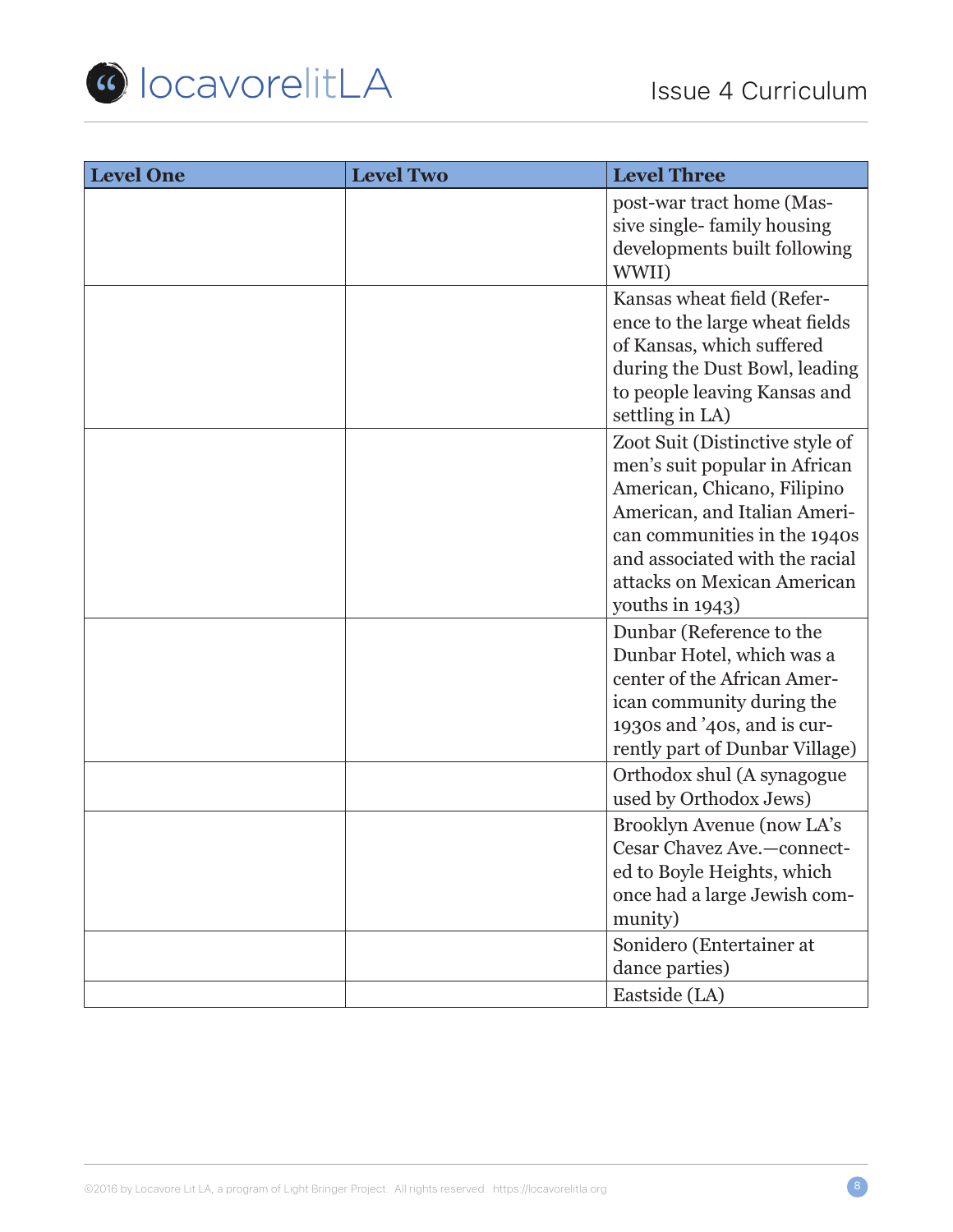

| <b>Level One</b> | <b>Level Two</b> | <b>Level Three</b>                                                                                                                                      |
|------------------|------------------|---------------------------------------------------------------------------------------------------------------------------------------------------------|
|                  |                  | Minaret (In Islamic archi-<br>tecture, the tower from<br>which the faithful are called<br>to prayer-attached to a<br>mosque)                            |
|                  |                  | Narcocorridos (Ballads about<br>drug trafficking in the clas-<br>sic Northern Ballad-style of<br>Mexico)                                                |
|                  |                  | Cri-Cri (famous cricket char-<br>acter in Mexico from classic<br>songs of the 1930s)                                                                    |
|                  |                  | Masque (historic nightclub in<br>Hollywood in the late 1970s)                                                                                           |
|                  |                  | Vex (historic nightclub of East<br>LA in the early 1980s)                                                                                               |
|                  |                  | Moratorium (as in the Chica-<br>no Moratorium anti-Vietnam<br>War protests in East LA of the<br>1960s)                                                  |
|                  |                  | Vine (Spanish for "I came")                                                                                                                             |
|                  |                  | Na-na-na-na-na-na (Ref-<br>erence to the song "Land<br>of 1,000 Dances" played by<br>1960s East LA garage punk<br>band Cannibal & the Head-<br>hunters) |

# **Vocabulary Activity Options**

- 1. Identify all of the terms that refer to structures built by humans in the poem. After researching what each one means, draw and label all of the structures on a single sheet of paper. Display the drawings in the classroom.
- 2. What is a Zoot Suit? Research this term, particularly the Zoot Suit Riots in LA. After you've learned about the riots, write a short essay discussing links between our clothing choices and both our individual and group identities. Why are these choices so important to humans? What do your clothing choices say about your own personal and group identities? Pair up with a fellow student to discuss your thoughts and observations.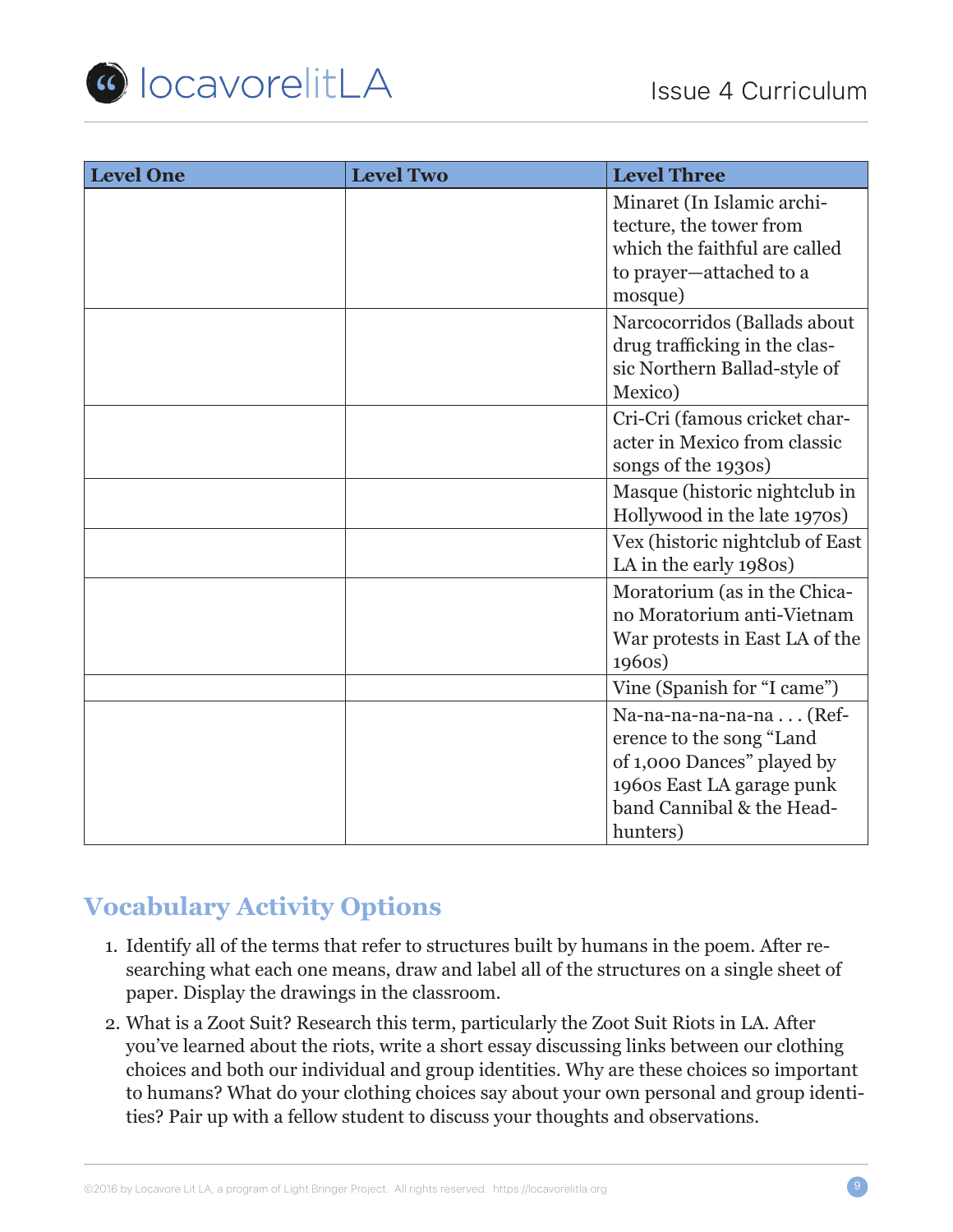

3. Volcanic stone, specifically basalt, was used to carve jaguar heads in pre-colonial Mexico. Research the origins of basalt, and then the history of the jaguar heads. Discuss your findings in your journal. Speculate about the symbolism of incorporating the heads into colonial buildings.

**Extension activity:** Create papier-mâché jaguar heads and attach them to the walls of your classroom.

### **Post-Reading Class Discussion Options**

- 1. What does the speaker mean when he says at the end of the poem to "dig deep"? What is he asking us to do in our lives?
- 2. The poem includes several allusions to the East LA music scene in the 1960s, 1970s, and 1980s. Why does music belong in a list of key events that shaped the history of our city?
- 3. What does the title of the poem, "Vine a Los Angeles," mean? Why do you think the author chose this title? Can the title have more than one meaning in the context of the poem?

# **Text-Dependent Question Options**

- 1. What does "the Dunbar city" refer to? Research this phrase and discuss what eras of LAhistory and culture it refers to.
- 2. The poem references the loss of the Los Angeles wetlands. Find the reference, and after researching the pre-development geography of Los Angeles, discuss what the reference means.
- 3. The speaker describes "The Eastside minaret" as blasting three types of songs. How are these songs similar and different? What does it mean when he describes the Eastside minaret as blasting these songs?
- 4. What does the speaker's layering of historic and cultural references say about the speakerhimself? Cite examples from the text to illustrate your thoughts.
- *5. Vine a Los Angeles* is filled with allusions to Los Angeles's past. What does "Orthodox shuls under Brooklyn Avenue" allude to?
- 6. What does the illustration for the poem symbolize? Why are the faces layered upon one another? Using examples from the text, interpret and explain the images both individually and as a set.
- 7. What does the speaker mean when he says that the Templo Mayor is buried in LA? If one"digs deep," as indicated towards the end of the poem, will one find the Templo Mayor? How is this possible?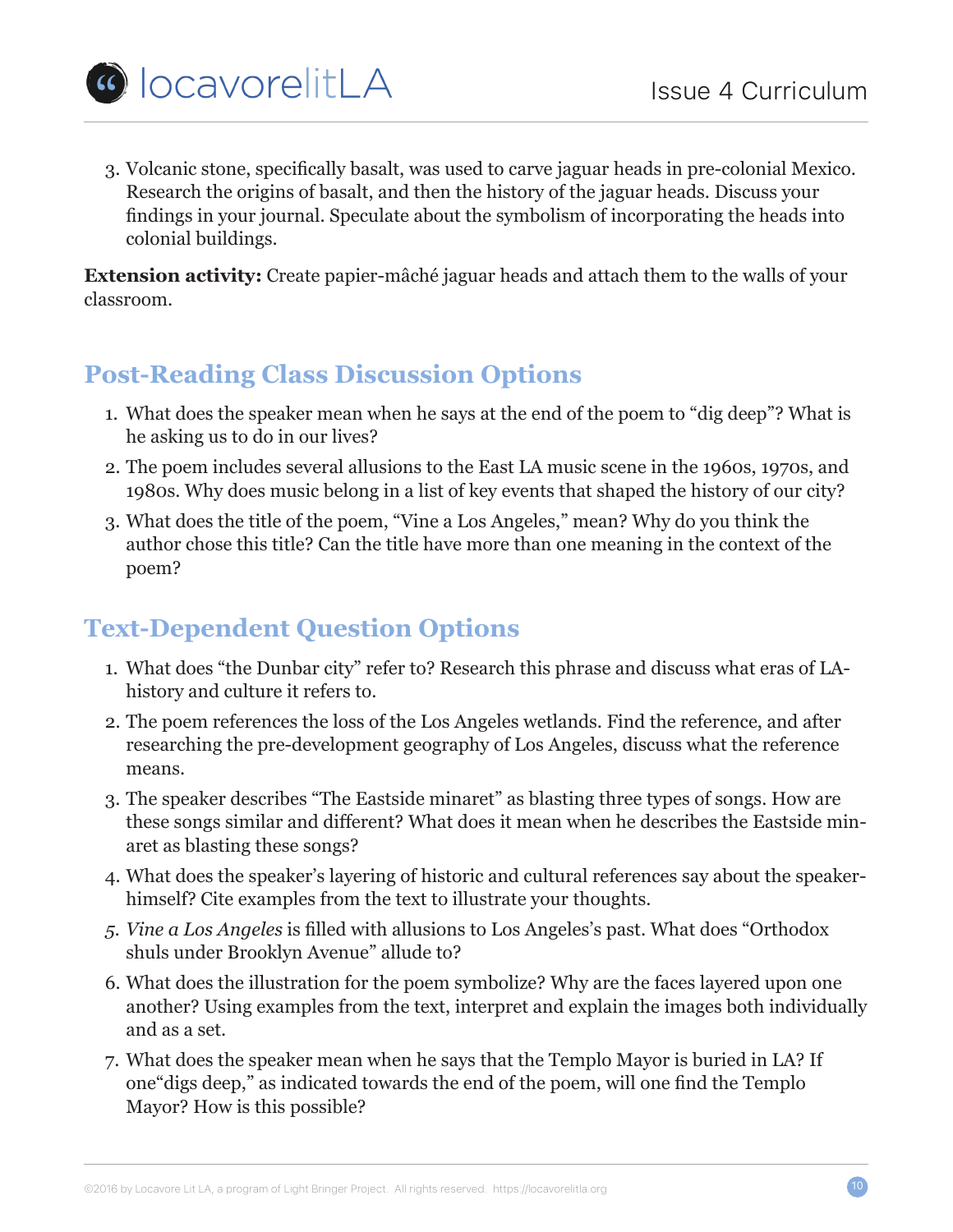

# **Writing Exercise Options**

### **Narrative**

Research the history of your neighborhood as far back as you can discover. Take notes on what you learn, right up to what it is like today. Write a poem about your neighborhood that, similarly to *Vine a Los Angeles*, illustrates the layers of history and culture that are the foundation of your neighborhood. Where do you fit into these layers? Include yourself in your poem.

### **Descriptive**

Research the advent of post-war tract housing in Los Angeles. After viewing photos of the tract homes in the past and today, write a descriptive piece that captures not just the images of the homes, but the mood created by these homes, as well.

### **Analysis**

**Option One:** Compare the city of Los Angeles's flag and Mexico's coat of arms. After locating the images that the two have in common, research the history of each. Where did Mexico take the images from, and what do they mean? Why did Los Angeles include these images from the coat of arms, and how were the images changed?

Write an essay discussing the above questions and analyzing the implications of how these images have been used both in the context of the poem and the speaker's feeling about moving to Los Angeles.

**Option Two:** What does the title of the poem mean (read as a Spanish-language title)? If you were to read "vine" as an English instead of Spanish word, how might it change the meaning of the title? Would it still hold relevance to the poem?

Consider the possible relevance of vines to the poem: the paved-over grapevines and vineyards, freeways appearing like grapevines, and the winding LA river passing under the concrete of Frogtown.

Write an essay discussing the possible multiple meanings of the poem's title and how each relate to the poem and the history of Los Angeles.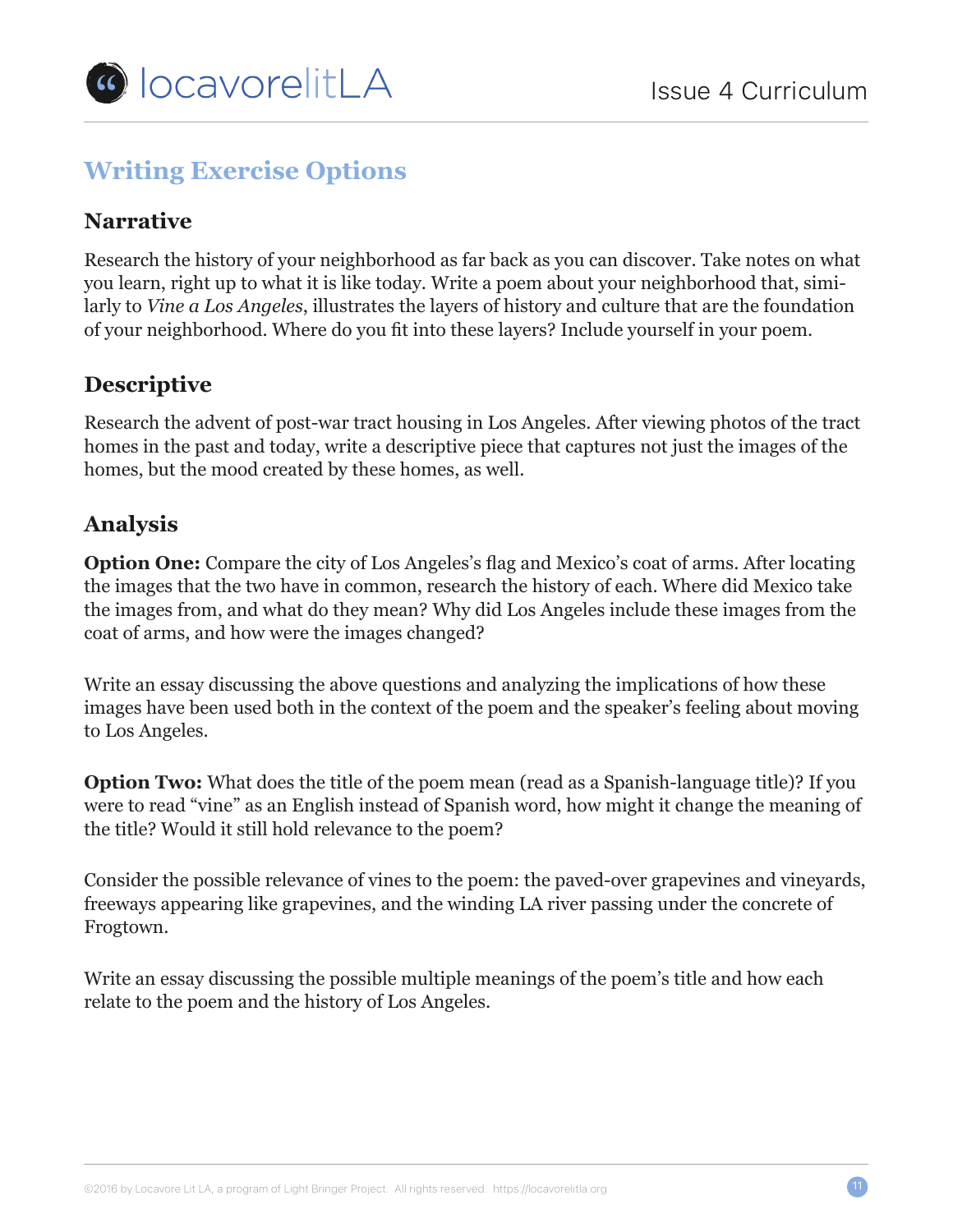

### **Complementary Reading Text Option**

*The Martian Chronicles,* by Ray Bradbury

### **Writing Exercise**

In a short essay, compare and contrast *The Martian Chronicles* and *Vine a Los Angeles.* How is the tone and layering of time and history similar and different in each?

# **Activity Options**

#### **Classroom Activity One**

Compare the images on Mexico's coat of arms and the city of Los Angeles's flag. What are the similarities and differences? What do the characters symbolize?

After researching what these images mean, create a new flag for Los Angeles based on the historic and cultural events included in the poem.

Present your flag to your class and explain your choices, then display your flag in the classroom.

#### **Classroom Activity Two**

What do you think the following section of the poem means?:

Cross the river over forearms graffiti-tattooed

Speculate as a class, then draw this image as you imagine it in your notebooks.

#### **Classroom Activity Three**

Identify, locate, and listen as a class to each of the musical styles mentioned or alluded to in the poem (these are also listed in the vocabulary chart for faster reference). Break into groups to research the history of each type of music -- each group should take one type. Ask a representative from each group to present her or his findings to the rest of the class. Then, ask the class to write in their journals about why they think the author of "Vine a Los Angeles" chose to include them.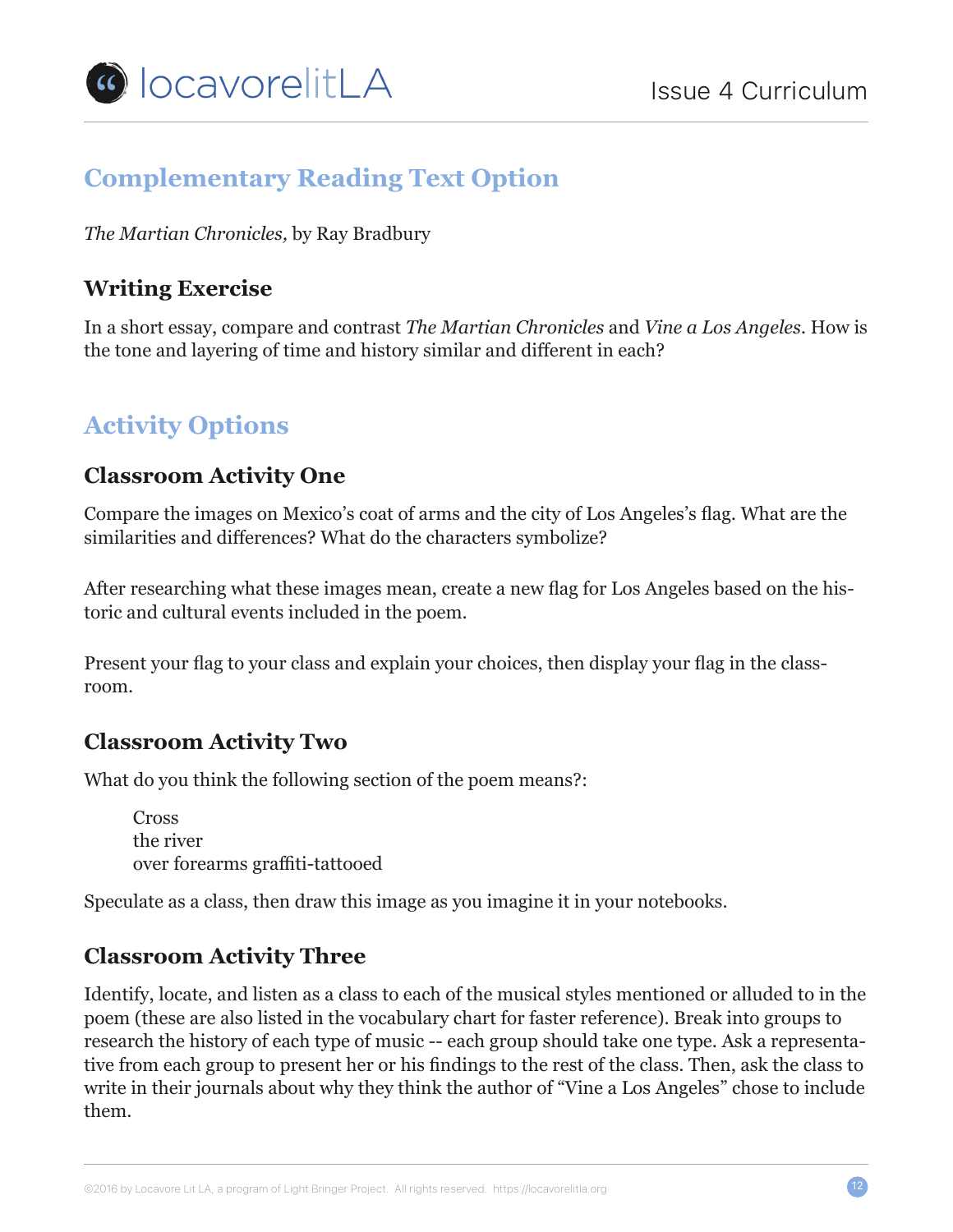

**If more time is available:** Listen to and then read the lyrics for the song "Little Boxes'" by Malvina Reynolds. How might this song also relate to the poem?

### **Home Activity**

Research the history and discovery of a Los Angeles oil field and/or oil well(s) that are still in operation. Without trespassing on city or private property, photograph the field.

Next, go to the Los Angeles Central Library and request to see images of the area where the oil field is now before it was developed. Make photocopies of the images.

Taking prints of your photographs and your copies of images of the land before oil wells were there, make a collage.

#### **OR**

Find photos online of the many people, places, and objects referenced in the poem. Print these photos and create a collage.

Break into groups of 4-5 and present your collages, discussing your adventures, research, and what the individual images are.

#### **Guest Speaker**

- 1. Invite the author, Adolfo Guzman-Lopez, to visit your class and discuss the poem, his life, and his work as a writer and journalist.
- 2. Invite the illustrator, Scott Gandell, to visit your class and discuss his interpretation of the poem and his style and work as an artist.
- 3. Invite a transportation history expert from the Los Angeles Metropolitan Transit Authority (MTA) to discuss the history of car culture and the building of the grid and freeway systems in LA. Ask the expert to discuss their thoughts on the future of transportation for Los Angeles.

### **Field Trip (two parts)**

Schedule a class visit to LA Plaza De Cultura Y Artes to learn about the history of Mexican Americans in Los Angeles. The center offers workshops and special programs, as well.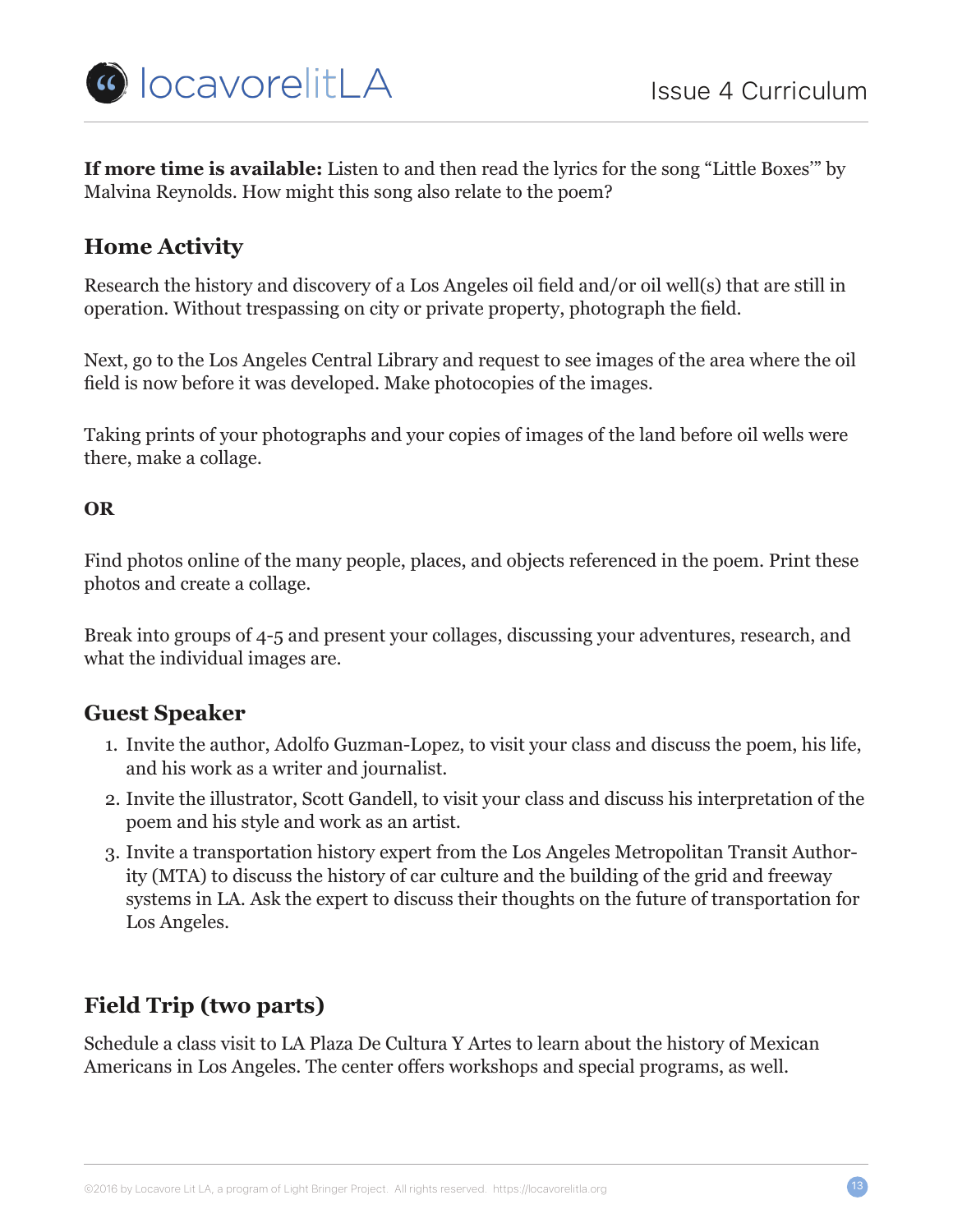



#### **OR**

Make a class visit to Tía Chucha's Centro Cultural & Bookstore in Sylmar. Participate in one of Tía Chucha's many programs and visit the bookstore.

After the trip, ask the class to write about and then share the most important things they learned with their fellow class members. This discussion can take place in small groups.

#### **OR**

Visit the Center for the Study of Political Graphics and see posters from various protest movements from East LA.

### **SUPPLEMENTARY CURRICULUM FOR TEST PREPARATION**

#### **Story**

*Vine a Los Angeles*, by Adolfo Guzman-Lopez

### **Timed Writing Exercise**

In *Vine a Los Angeles*, Adolfo Guzman-Lopez matches his poem's form to its content. In one hour, research poetic forms online, select one, and write a sensory poem which tells the story of your hometown. Then write a brief paragraph explaining how your poem's form serves its content.

**Tip:** Encourage students to visit academic websites. Suggest poets.org and poetryfoundation. org.

#### **Online Component**

Within the hour-long deadline, ask students to post their poem and paragraph on the class website or turn it in via Turnitin.com.

If handwriting your poem and paragraph, please use the box below: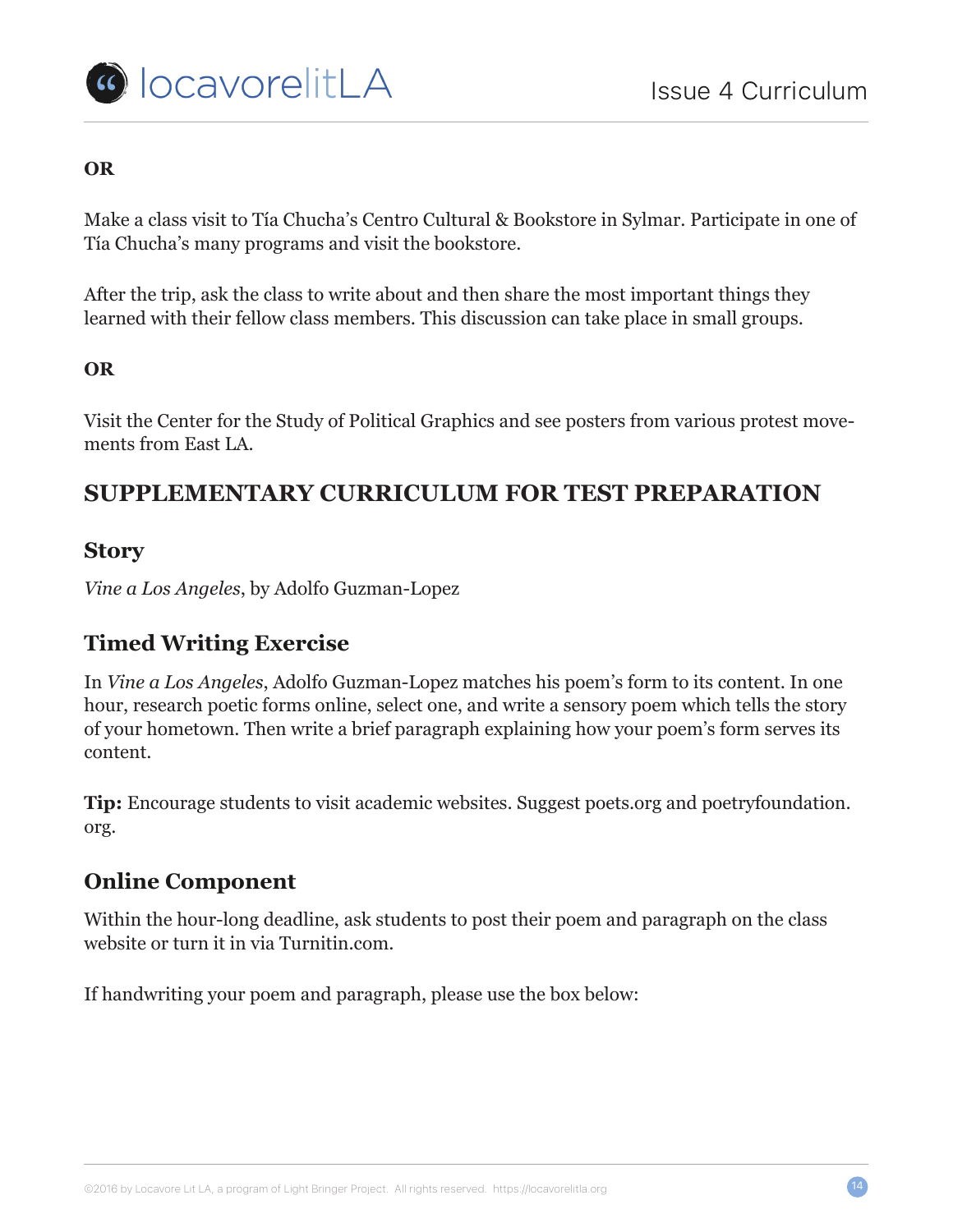

# **Pre-Editing Activity**

Students exchange digital or hard-copy poems and paragraphs.

#### **Editing Activity**

As the editor of a teen-run literary magazine, you are reviewing submissions for a forthcoming collection of poems about hometowns. Focus on the poet's diction, telling details, and sensory language. Does the language convey a vivid picture of the hometown? Does the poem's form serve its meaning?

Write a professional email to the poet discussing whether you've accepted the poem for publication. Be sure to address the poem's overall strengths, as well as one area in which the poet could improve.

#### **Core Standards**

CCSS.ELA-LITERACY.W.9-10.3.D: Use precise words and phrases, telling details, and sensory language to convey a vivid picture of the experiences, events, setting, and/or characters.

CCSS.ELA-LITERACY.RL.11-12.5: Analyze how an author's choices concerning how to structure specific parts of a text (e.g., the choice of where to begin or end a story, the choice to pro-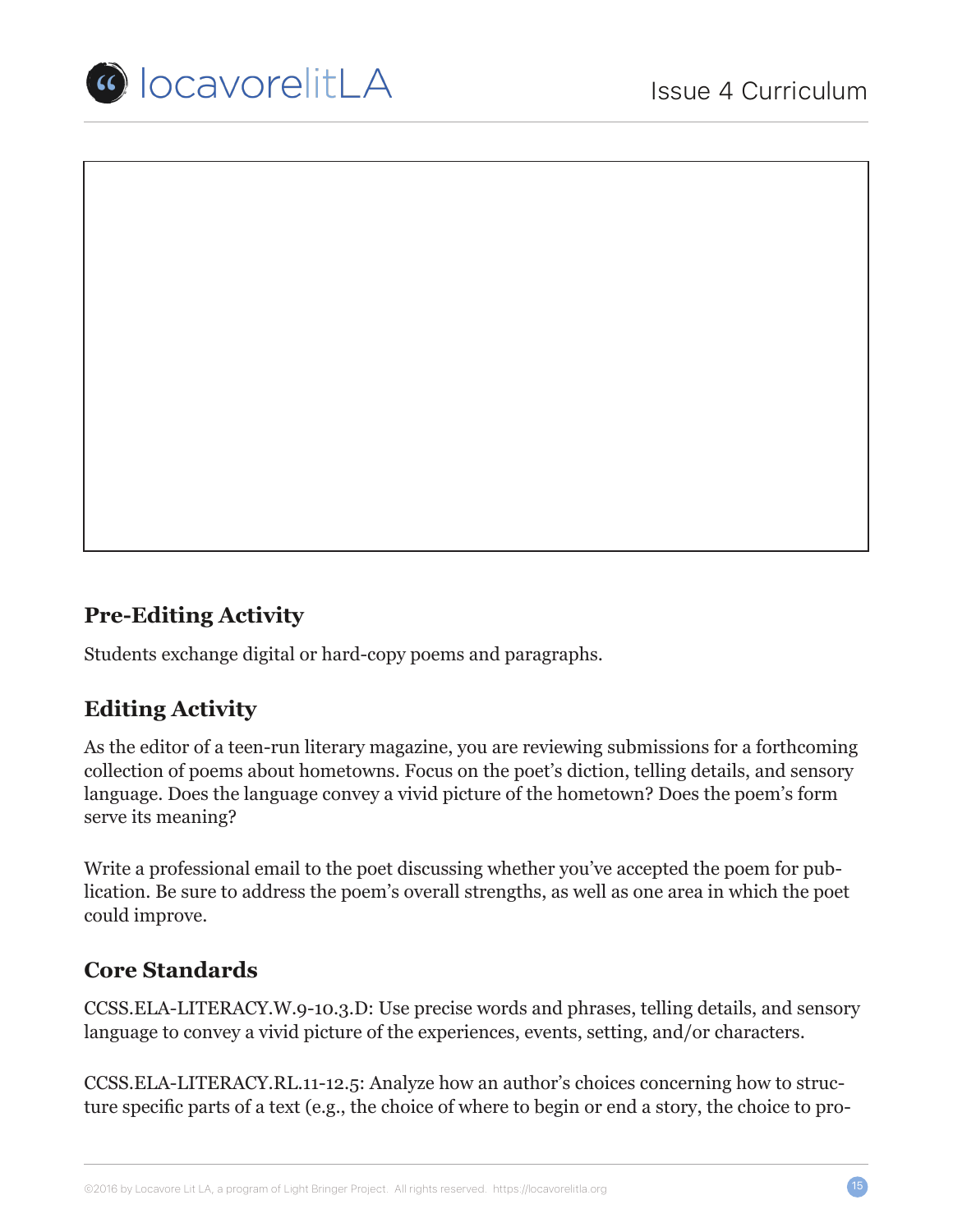

vide a comedic or tragic resolution) contribute to its overall structure and meaning as well as its aesthetic impact.

CCSS.ELA-LITERACY.W.9-10.6: Use technology, including the Internet, to produce, publish, and update individual or shared writing products, taking advantage of technology's capacity to link to other information and to display information flexibly and dynamically.

# **COMMON CORE STANDARDS REFERENCE**

### **Pre-Reading & Themes Activity Options**

CCSS.ELA-LITERACY.SL.9-10.1: Initiate and participate effectively in a range of collaborative discussions (one-on-one, in groups, and teacher-led) with diverse partners on grades 9-10 topics, texts, and issues, building on others' ideas and expressing their own clearly and persuasively.

CCSS.ELA-LITERACY.SL.9-10.1.C: Propel conversations by posing and responding to questions that relate the current discussion to broader themes or larger ideas; actively incorporate others into the discussion; and clarify, verify, or challenge ideas and conclusions.

CCSS.ELA-LITERACY.SL.9-10.1.D: Respond thoughtfully to diverse perspectives, summarize points of agreement and disagreement, and, when warranted, qualify or justify their own views and understanding and make new connections in light of the evidence and reasoning presented.

CCSS.ELA-LITERACY.W.9-10.2: Write informative/explanatory texts to examine and convey complex ideas, concepts, and information clearly and accurately through the effective selection, organization, and analysis of content.

CCSS.ELA-LITERACY.RH.9-10.4: Determine the meaning of words and phrases as they are used in a text, including vocabulary describing political, social, or economic aspects of history/ social science.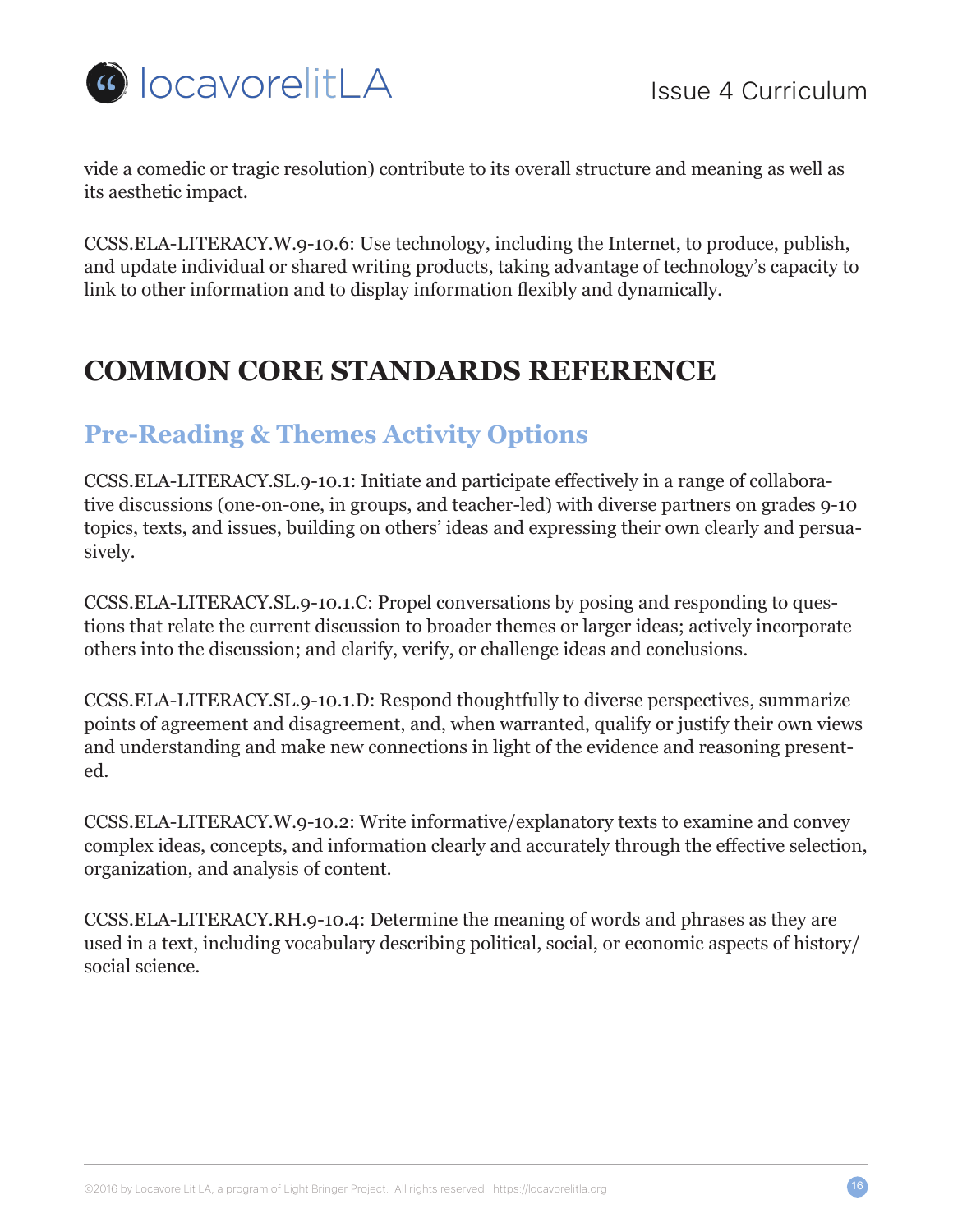

# **Vocabulary Activity Options**

CCSS.ELA-LITERACY.RH.9-10.4: Determine the meaning of words and phrases as they are used in a text, including vocabulary describing political, social, or economic aspects of history/ social science.

CCSS.ELA-LITERACY.L.9-10.4: Determine or clarify the meaning of unknown and multiple-meaning words and phrases based on grades 9-10 reading and content, choosing flexibly from a range of strategies.

CCSS.ELA-LITERACY.SL.9-10.1: Initiate and participate effectively in a range of collaborative discussions (one-on-one, in groups, and teacher-led) with diverse partners on grades 9-10 topics, texts, and issues, building on others' ideas and expressing their own clearly and persuasively.

CCSS.ELA-LITERACY.SL.9-10.1.C: Propel conversations by posing and responding to questions that relate the current discussion to broader themes or larger ideas; actively incorporate others into the discussion; and clarify, verify, or challenge ideas and conclusions.

CCSS.ELA-LITERACY.SL.9-10.1.D: Respond thoughtfully to diverse perspectives, summarize points of agreement and disagreement, and, when warranted, qualify or justify their own views and understanding and make new connections in light of the evidence and reasoning presented.

CCSS.ELA-LITERACY.W.9-10.2: Write informative/explanatory texts to examine and convey complex ideas, concepts, and information clearly and accurately through the effective selection, organization, and analysis of content.

CCSS.ELA-LITERACY.W.9-10.4: Produce clear and coherent writing in which the development, organization, and style are appropriate to task, purpose, and audience. (Grade-specific expectations for writing types are defined in standards 1-3 above.)

CCSS.ELA-LITERACY.W.9-10.6: Use technology, including the Internet, to produce, publish, and update individual or shared writing products, taking advantage of technology's capacity to link to other information and to display information flexibly and dynamically.

CCSS.ELA-LITERACY.W.9-10.7: Conduct short as well as more sustained research projects to answer a question (including a self-generated question) or solve a problem; narrow or broaden the inquiry when appropriate; synthesize multiple sources on the subject, demonstrating understanding of the subject under investigation.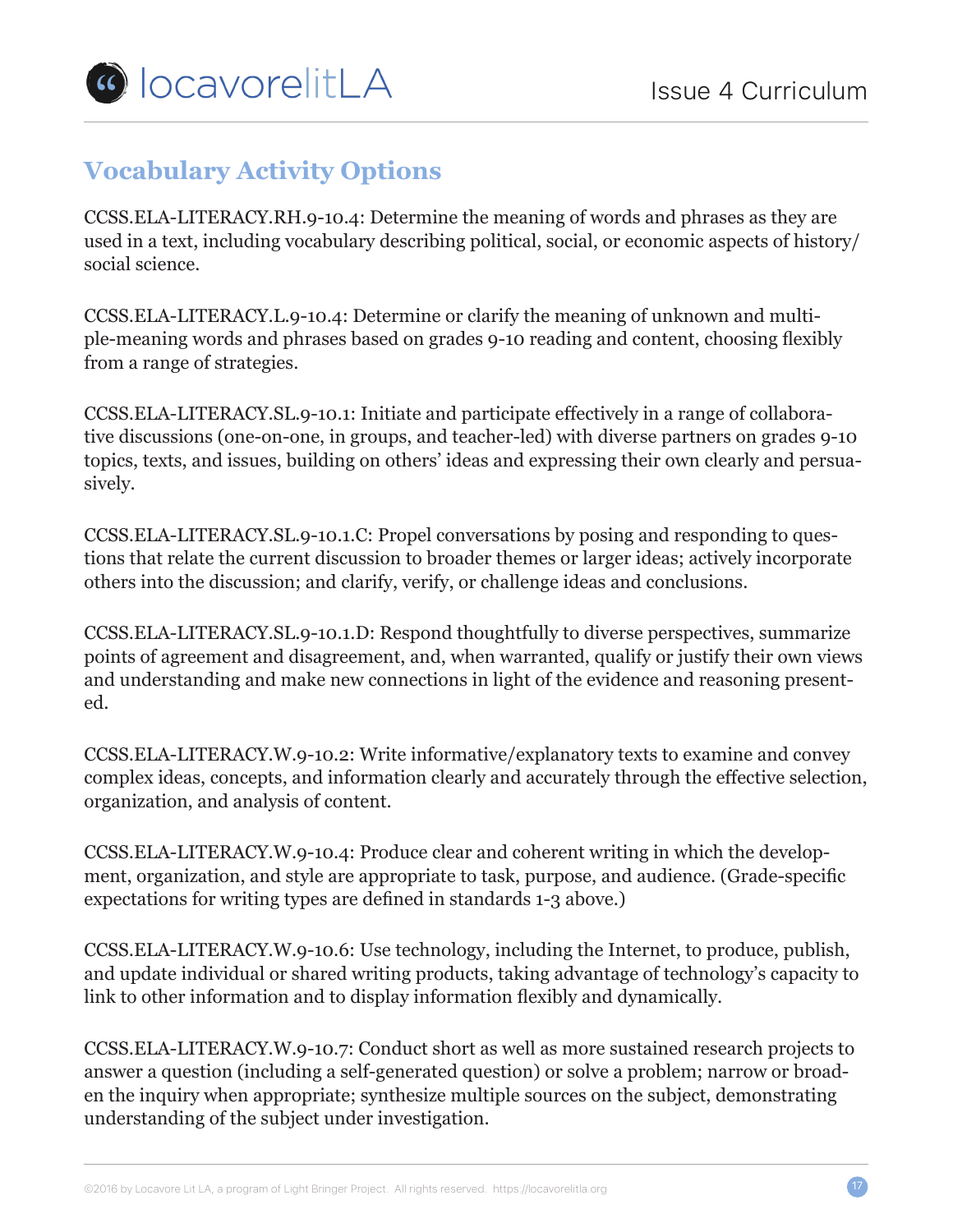

CCSS.ELA-LITERACY.W.9-10.8: Gather relevant information from multiple authoritative print and digital sources, using advanced searches effectively; assess the usefulness of each source in answering the research question; integrate information into the text selectively to maintain the flow of ideas, avoiding plagiarism and following a standard format for citation.

CCSS.ELA-LITERACY.RL.9-10.2: Determine a theme or central idea of a text and analyze in detail its development over the course of the text, including how it emerges and is shaped and refined by specific details; provide an objective summary of the text.

# **Post-Reading Class Discussion Options**

CCSS.ELA-LITERACY.SL.9-10.1: Initiate and participate effectively in a range of collaborative discussions (one-on-one, in groups, and teacher-led) with diverse partners on grades 9-10 topics, texts, and issues, building on others' ideas and expressing their own clearly and persuasively.

CCSS.ELA-LITERACY.SL.9-10.1.C: Propel conversations by posing and responding to questions that relate the current discussion to broader themes or larger ideas; actively incorporate others into the discussion; and clarify, verify, or challenge ideas and conclusions.

CCSS.ELA-LITERACY.SL.9-10.1.D: Respond thoughtfully to diverse perspectives, summarize points of agreement and disagreement, and, when warranted, qualify or justify their own views and understanding and make new connections in light of the evidence and reasoning presented.

CCSS.ELA-LITERACY.RH.9-10.4: Determine the meaning of words and phrases as they are used in a text, including vocabulary describing political, social, or economic aspects of history/ social science.

# **Text-Dependent Question Options**

CCSS.ELA-LITERACY.RL.9-10.1: Cite strong and thorough textual evidence to support analysis of what the text says explicitly as well as inferences drawn from the text.

CCSS.ELA-LITERACY.W.9-10.2: Write informative/explanatory texts to examine and convey complex ideas, concepts, and information clearly and accurately through the effective selection, organization, and analysis of content.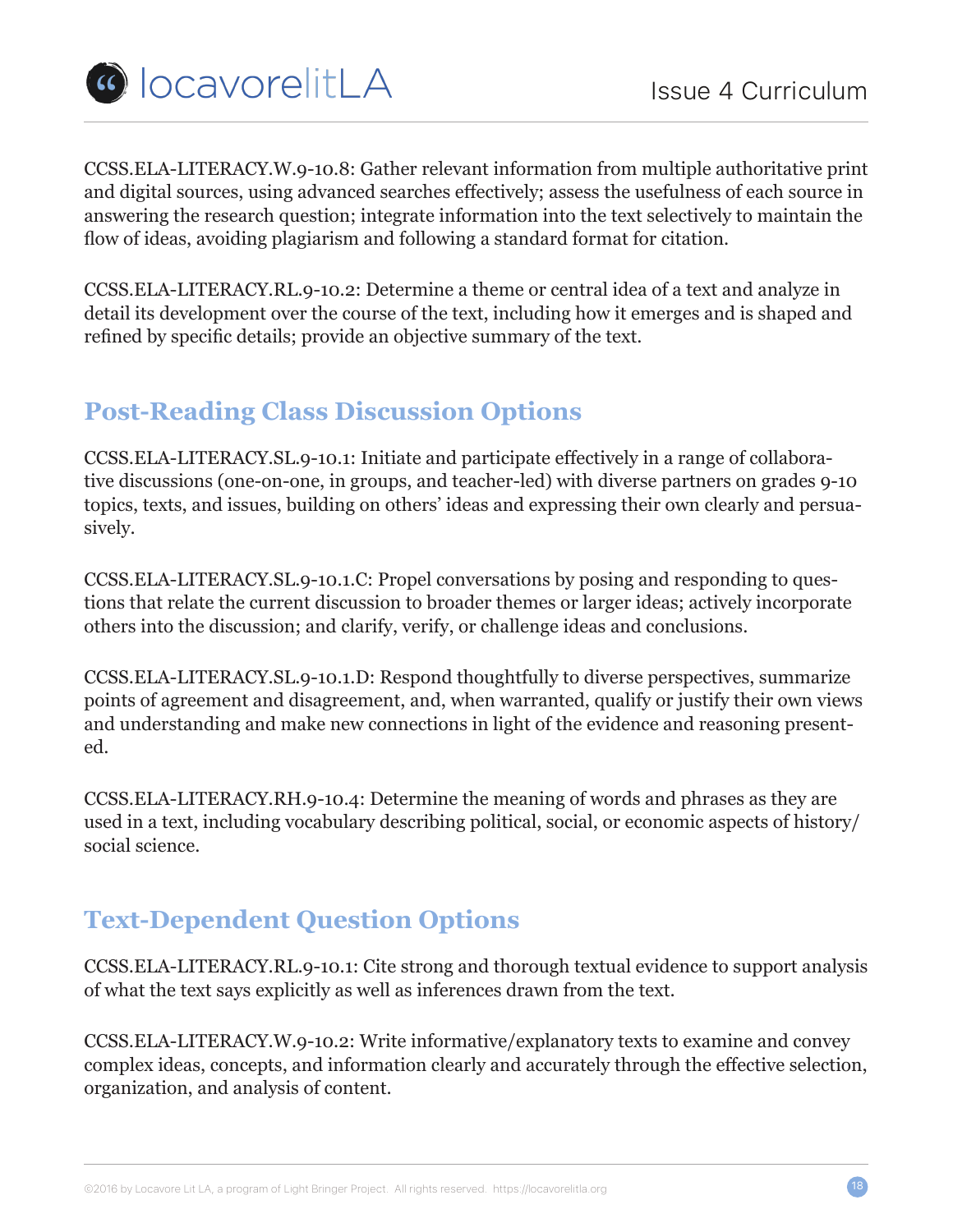

CCSS.ELA-LITERACY.W.9-10.6: Use technology, including the Internet, to produce, publish, and update individual or shared writing products, taking advantage of technology's capacity to link to other information and to display information flexibly and dynamically.

CCSS.ELA-LITERACY.W.9-10.7: Conduct short as well as more sustained research projects to answer a question (including a self-generated question) or solve a problem; narrow or broaden the inquiry when appropriate; synthesize multiple sources on the subject, demonstrating understanding of the subject under investigation.

CCSS.ELA-LITERACY.RH.9-10.4: Determine the meaning of words and phrases as they are used in a text, including vocabulary describing political, social, or economic aspects of history/ social science.

CCSS.ELA-LITERACY.RH.9-10.3: Analyze in detail a series of events described in a text; determine whether earlier events caused later ones or simply preceded them..

### **Writing Exercise Options**

CCSS.ELA-LITERACY.W.9-10.3: Write narratives to develop real or imagined experiences or events using effective technique, well-chosen details, and well-structured event sequences.

CCSS.ELA-LITERACY.W.9-10.3.A: Engage and orient the reader by setting out a problem, situation, or observation, establishing one or multiple point(s) of view, and introducing a narrator and/or characters; create a smooth progression of experiences or events.

CCSS.ELA-LITERACY.W.9-10.3.D: Use precise words and phrases, telling details, and sensory language to convey a vivid picture of the experiences, events, setting, and/or characters.

CCSS.ELA-LITERACY.RH.9-10.4: Determine the meaning of words and phrases as they are used in a text, including vocabulary describing political, social, or economic aspects of history/ social science.

CCSS.ELA-LITERACY.WHST.9-10.2: Write informative/explanatory texts, including the narration of historical events, scientific procedures/ experiments, or technical processes.